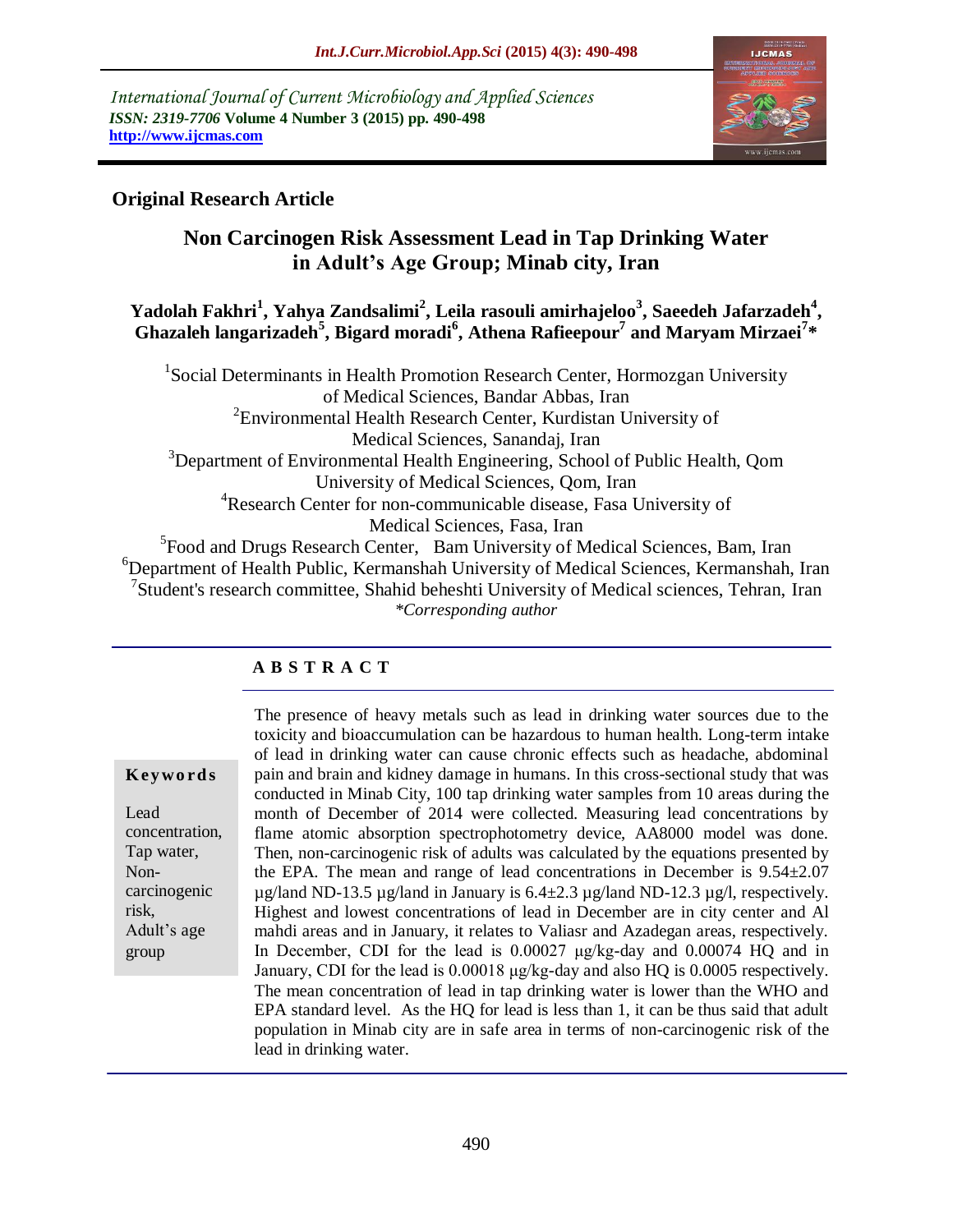# **Introduction**

Heavy metals are considered as important component of environmental pollutants Due to the biological accumulation, toxicity and environmental sustainability (Pekey *et al.,*  2004). In recent years, the presence of heavy metals such as arsenic, cadmium, mercury, lead, nickel and chromium in drinking water has become an international environmental and health concerns (Dogaru *et al.,* 2009, Ghaderpoor *et al.,* 2009; Wang *et al.,* 2011). The presence of heavy metals in water can be caused by natural processes (erosion or sediment) or from human activity (discharge of sewage, industrial and agricultural activities) (Demirak *et al.,* 2006; Muhammad *et al.,* 2010).

Entry of heavy metals in water resources will not only have a negative impact on living organisms and water ecosystems, but will also reduce the quality of water for drinking or irrigation purposes (Krishna *et al.,* 2009). Some heavy metals such as cadmium, chromium, manganese and lead in high concentrations can be highly toxic to humans (Ouyang *et al.,* 2002). Epidemiological studies show that there is a significant relationship between tooth decay, heart disease, kidney disorders, neurological disorders and cancers with heavy metals (Babaji *et al.,* 2004, Sahmoun *et al.,* 2005, Soupioni *et al.,* 2006).

Lead is a highly toxic and carcinogenic element which can cause chronic effects such as headache, abdominal pain, cerebral and renal damage (Mortada *et al.,* 2001, Järup, 2003). Children are very sensitive to the toxic effects of lead and exposure to high concentrations of it can cause acute effects such as behavioral disorders, memory loss, decreased learning and long-term cause of anemia (Järup, 2003). Considering the importance and role of metals on human

health, several studies have been carried out in water at various locations. For example, a study conducted in Tehran, which the concentration of copper and lead in drinking water samples were measured, showed that copper concentration is in an optimal level, but lead concentration is slightly higher than the standard level (Ghaemi *et al.,* 2005). In Ahwaz, concentrations of cadmium, lead and mercury in drinking water were also measured by atomic absorption spectrophotometry, which in all samples, cadmium concentration (0.0012 mg/l) is lower than the WHO standard level (0.02 mg/l), but the lead concentration (0.02 mg/l) was higher than the standard level (Albaji *et al.,* 2013). The widespread use of pesticides and fertilizers by farmers and agricultural water supply wells in the vicinity of the town of Minab and lack of urban wastewater collection system raised the possibility of contamination of tap drinking water in the city with heavy metals. With regard to the health significance of heavy metals in drinking water sources, it is tried in this study to measure the lead concentration of tap drinking water and non-carcinogenic risks (infectious diseases, heart, kidney etc.) in adults of lead concentrations in tap drinking water is calculated and evaluated by the current equations.

## **Materials and Methods**

## **Study area**

Minab city is located in the southeastern province and at a distance of 100 km from the city of Bandar Abbas (Center of Hormozgan Province) in the geographical coordinates of 27°11´53" Nand54°22´7"E (Figure 1). Height of this city is 27 meters above sea level and has a warm and humid climate (Hassan *et al.,* 2011). City's drinking water for Residents is supplied from groundwater sources (three deep 300 meter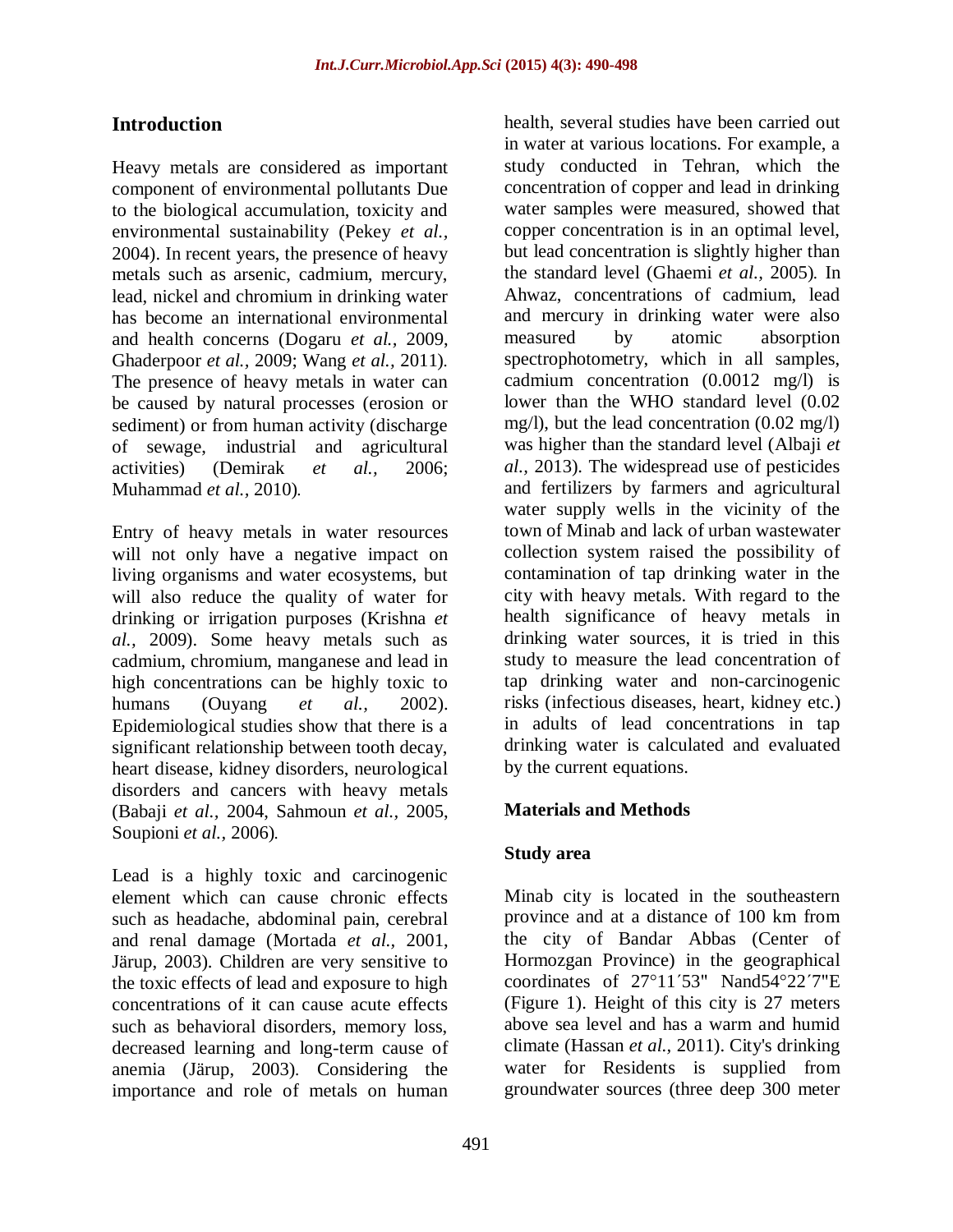wells). The city is one of the largest manufacturer of agriculture products in the province, hence the use of pesticides and chemical fertilizers are widely done even in the vicinity of the city's drinking water supply wells. On the other hand, the city lacks urban wastewater collection system and residents of the city use absorbed wells for sewage disposal (municipal and industrial) that can contaminate groundwater and tap water.

#### **Samples collection**

In this cross-sectional study conducted in the months of November and December 2014, in order to get a good mean of lead concentrations of heavy metals in drinking water in Minab according to its size, population and industry, the city was divided into ten areas namely Azadegan, Ahmadabad, Valiasr, city center, Pakoh, Shaykh abbad, 95 Dastgah, Al mahdi, Zohaki and Solghan (Figure 1). For comparison the mean concentration of heavy metals in the months of December and January, samples collection in two temporal stages in the middle of December and January months was done. At each stage of the region, 5 samples of tap drinking water were collected. Hence, a total of 50 samples in the first stage (December) and 50 samples in the second stage (December) of the whole city was collected.

## **Measuring the lead concentration**

According to water chemistry sampling instructions, tap water samples during the first and second stage was transferred into polyethylene bottles washed with 20% nitric acid and distilled water. Also, 1 ml of nitric acid (65%) per liter of water sample to deliver PH<2 (for heavy metals in water) was added to the sample. Then the samples were transferred to the laboratory device

analysis at Faculty of hormozgan University of Medical Sciences at 4 °C. In the laboratory, to concentrate, water samples were filtered through Whatman glass microfiber filter (GF/C) (Muhammad *et al.,* 2011, Albaji *et al.,* 2013). Lead concentrations in condensed samples were measured by flame atomic absorption spectrophotometry<sup>1</sup> (Model AA8000) in  $\mu$ g/l (ppm).

## **Chronic daily intake (CDI)**

Heavy metals enter the body by different routes such as skin contact and inhalation and mouth (food and drink), but the arrival of heavy metals through the oral route is much higher (Patrick, 1994; Muhammad *et al.,* 2011). To calculate the amount of CDI through drinking water, the following equation was used:

Equation 1

 $CDI = C \times DI/BW$ 

C; concentration of heavy metals in the water in terms of μg/l, DI; daily water consumption  $(l/d)$ , BW; body weight  $(72 \text{ kg})$ (Muhammad *et al.,* 2010, Agency October, 2004).Since there was no information on the exact amount of water used and the mean body weight of the residents in Minab city, hence the information provided by the EPA is used.

## **Hazard quotient indices (HQ)**

The risk contribution for non-carcinogenic risks assessment is calculated by the following equation:

Equation 2

 $HQ = CDI/RfD$ 

1 FAAS

 $\overline{a}$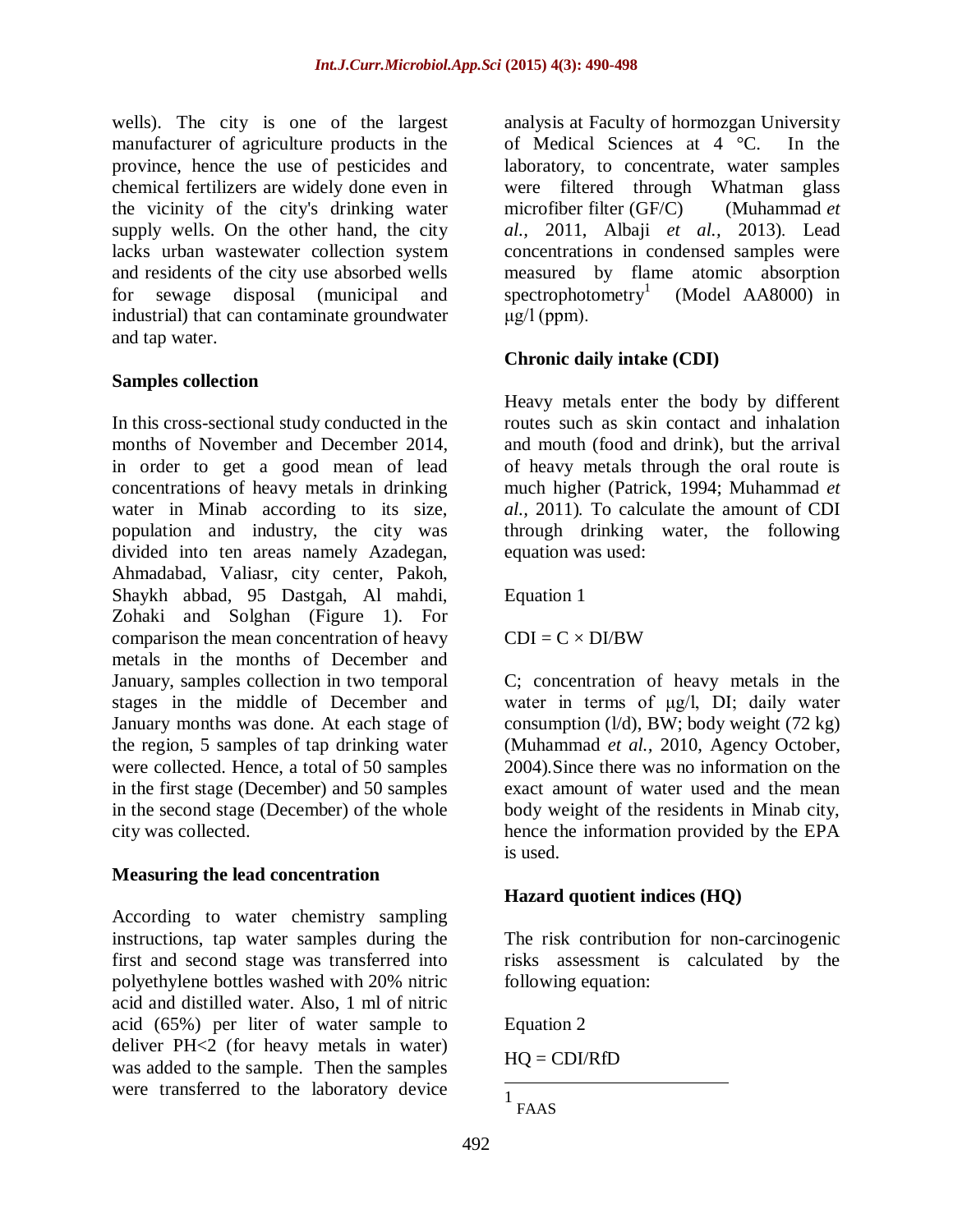Reference dose of oral toxicity (RFD) for the lead is 0.36 kg-d/mg (Forum, 2005). A community is in safe area when HQ for heavy metal is less than 1 (Khan *et al.,*  2008).

#### **Statistical analysis**

The difference in the mean concentration of lead in drinking water in December and January and in various locations in Minab city was performed by One Way ANOVA test in SPSS16 software. Error of 5% ( $\alpha$  =5) was considered as significant level.

#### **Results and Discussion**

The mean and range of lead concentrations in the months of December is 9.54±2.07 μg/l and ND-13.5 μg/l, respectively. The mean concentration of lead in Azadegan, Ahmedabad, Valiasr, city center, Pakoh, Shaykh abbad, 95 Dastgah, Al Mahdi, Zohaki and soleghan is 11.5, 9.6, 11.6, 11.8, 9.6, 8.6, 11.2, 5.8, 6.8 and 8.9 μg/l (Table 1).

The mean and range of concentrations of lead in December is 6.4±2.3 μg/l and ND-12.3 μg/l, respectively. Also the mean concentration of lead in Azadegan, Ahmedabad, Valiasr, city center, Pakoh, Shaykh abbad, 95 Dastgah, Al Mahdi, Zohaki and soleghan is 3.6, 4.6, 11.6, 8.6, 7.9, 5.6, 5.6, 6.8, 4.6 and 5.8µg/l, respectively (Table 2).

WHO and EPA standards for the lead is 10 and 15 µg/l (Chigbo *et al.,* 1982, Wade, al. 2003, Muhammad *et al.,* 2011, santé 2011).Hence,ratio the lead concentration to the WHO standard is 95% and for the EPA standard is 63%. Lead concentrations in December are close to the standards of WHO and EPA, but it is observed lower than them. In December, the number of samples above the WHO standard for lead is

16 (Azadegah, Ahmad abbad, Valiasr, City center and 95 Dastgah). Also, all samples collected in December (n=50) are lower than the EPA standard. As in December, the concentration of lead in December was close to the standards of WHO and EPA, but observed lower than them. In December the number of samples above the WHO standard for the lead is 5 (Valiasr). As well as the month of December, all samples collected in December (n=50) are also lower than the EPA standard. The mean concentration of lead in our study (in December and January) was higher than the one in the study conducted by Ghaderpoor et.al in the field of lead concentrations in drinking water in Tehran (3.18±3.44 µg/l) (Ghaderpoor *et al.,*  2009). Lead concentration in the study conducted by Miranzadehet.al  $(10.5\pm0.12\mu g/l)$  was higher than that of our study (Miranzadeh *et al.,* 2010) . Also, the concentration of lead in drinking water in the study conducted by Fiket *et al.* (2007) was lower than the lead in our study Residents. But in the study conducted by Albaji *et al.* (2013) the lead concentration of drinking water in Ahwaz was higher than the one in our study. This difference in the concentration of lead in different places may be due to differences in the water sources (surface or groundwater), the kind of water infiltration or existing possible contaminations (Ahmed Baig *et al.,* 2010) .

In December, the concentration of lead in Azadegan, Valiasr, azadegan and 95 Dastgah and in December in the Valiasr area was higher than WHO and EPA standard level. According to One-Way ANOVA statistical analysis, the mean concentration of lead in December for the Azadegan (p value =  $0.03$ ), Shaykh Abbad (p value  $=0.04$ ), city center (p value  $= 0.01$ ) and 95 Dastgah (p value  $=0.03$ ) compared with December has a significant difference (p value  $\langle 0.05 \rangle$  (Figure 2). As in our study,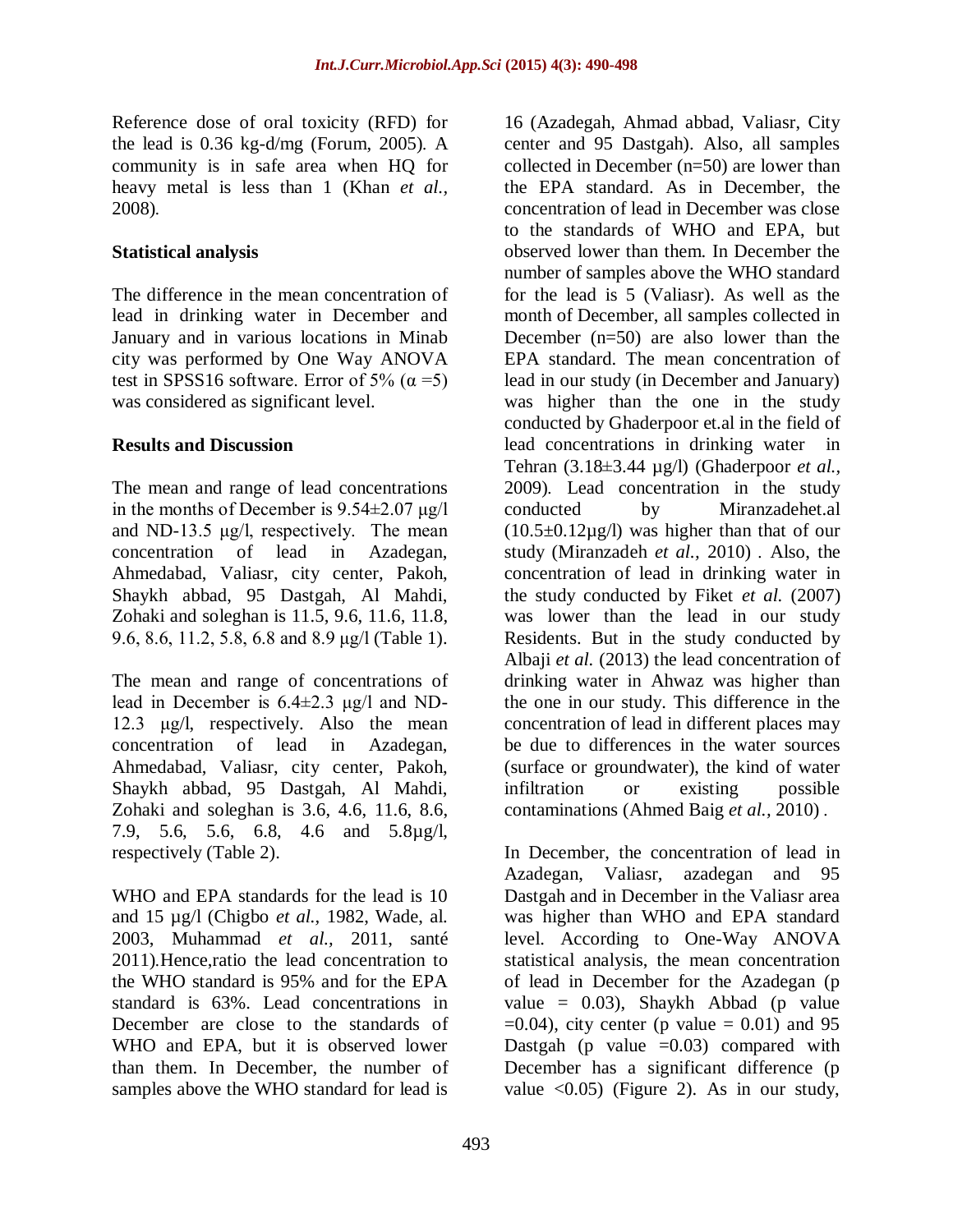non-carcinogenic risk in the study done by Muhammad *et al.,* (2011) Lim *et al.,* (2012) and Rajaei *et al.* (2012) non-carcinogenic risk was less than 1. But non-carcinogenic risk in the study conducted by Naveedullah et.al (HQ=0.664) was observed much higher than the one in our study. This huge difference with our results is due to greater concentration of lead in drinking water (30.82±22.16 μg/l) (Naveedullah *et al.,*  2014).

In conclusion, the mean concentration of lead in tap drinking water in December and January is lower than the WHO and EPA standard level. The mean concentration of lead in high-density areas (City center, Pakoh and Valiasr) is much higher than other areas. As the HQ for lead is less than 1, it can be thus said that consumer population of tap drinking water in Minab is in a safe area in terms of non-carcinogenic hazard of lead.

#### **Table.1** The mean concentration of lead in 10 regions at Minab city in December 2014 (μg/l)

| Region          |                |  |  |
|-----------------|----------------|--|--|
| Azadegan        |                |  |  |
| Mean            | 11.5           |  |  |
| Rang            | <b>ND-13.3</b> |  |  |
| SD <sup>2</sup> | 4.35           |  |  |
| Ahmad abbad     |                |  |  |
| Mean            | 9.6            |  |  |
| Rang            | 8.8-11.1       |  |  |
| <b>SD</b>       | 1.3            |  |  |
| Valiasr         |                |  |  |
| Mean            | 11.6           |  |  |
| Rang            | 10.1-13.6      |  |  |
| <b>SD</b>       | 0.4            |  |  |
| City center     |                |  |  |
| Mean            | 11.8           |  |  |
| Rang            | <b>ND-13.5</b> |  |  |
| <b>SD</b>       | 6.7            |  |  |
| Pakoh           |                |  |  |
| Mean            | 9.6            |  |  |
| Rang            | 8.8-9.8        |  |  |
| <b>SD</b>       | 0.3            |  |  |
| Shaykh abbad    |                |  |  |
| Mean            | 8.6            |  |  |
| Rang            | <b>ND-10.6</b> |  |  |
| <b>SD</b>       | 3.7            |  |  |
| 95-Dasgah       |                |  |  |
| Mean            | 11.2           |  |  |
| Rang            | 10.1-13.6      |  |  |
| SD              | 0.79           |  |  |
| Al Mahdi        |                |  |  |
| Mean            | 5.8            |  |  |
| Rang            | $5.4 - 6.1$    |  |  |
| <b>SD</b>       | 0.7            |  |  |
| <b>Zohki</b>    |                |  |  |
| Mean            | 6.8            |  |  |
| Rang            | ND-7.6         |  |  |
| <b>SD</b>       | 3.4            |  |  |
| Soleghan        |                |  |  |
| Mean            | 8.9            |  |  |
| Rang            | $7.7 - 9.6$    |  |  |
| <b>SD</b>       | 0.8            |  |  |
| Mean            | 9.54           |  |  |
| <b>SD</b>       | 2.07           |  |  |

2 Standard Deviation

 $\overline{a}$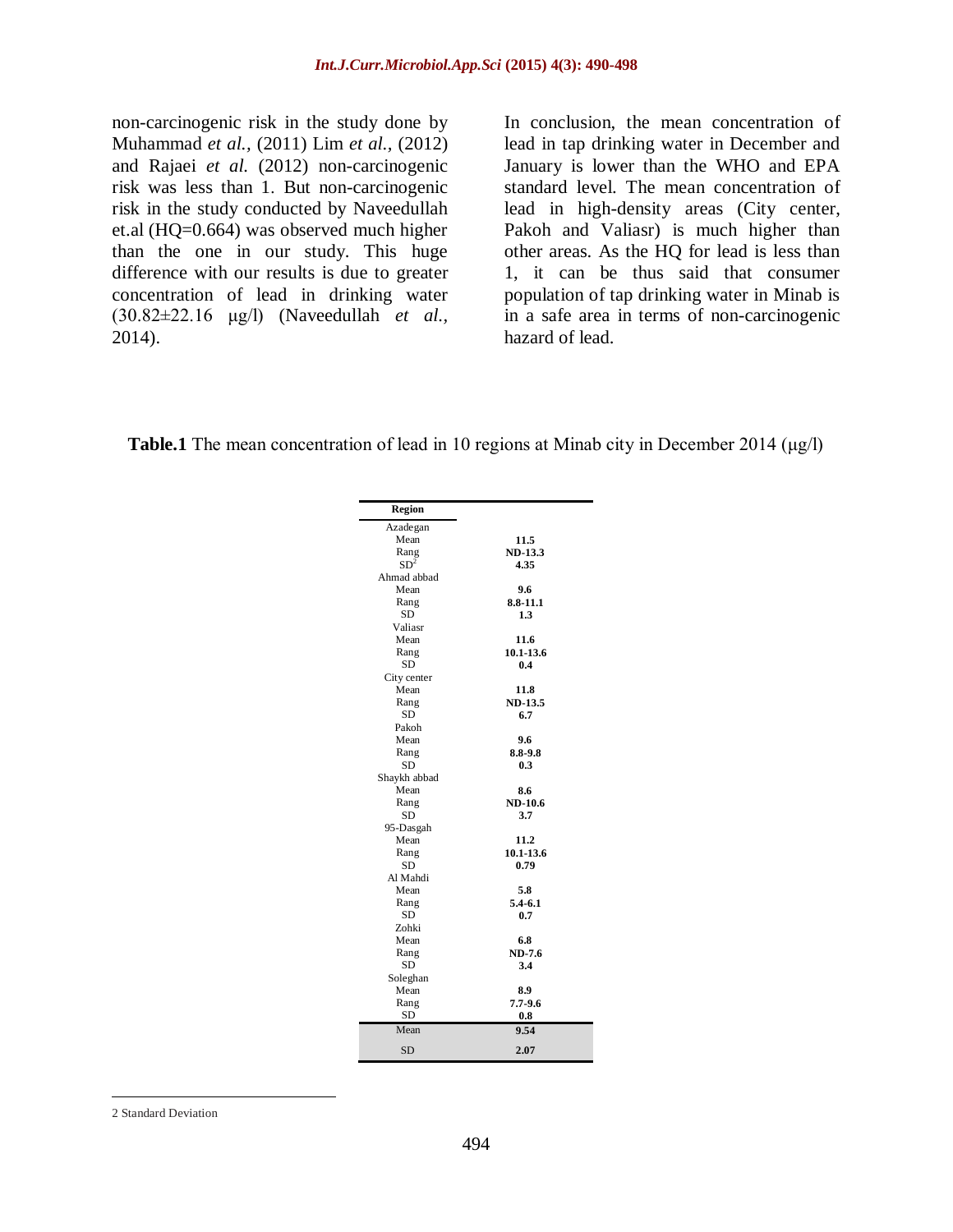| Region             |                    |
|--------------------|--------------------|
| <b>Azadegan</b>    |                    |
| Mean               | 3.6                |
| Rang               | $ND-4.1$           |
| SD.                | 1.8                |
| Ahmad abbad        |                    |
| Mean               | 4.6                |
| Rang               | $4 - 5.3$          |
| <b>SD</b>          | 1                  |
| <b>Valiasr</b>     |                    |
| Mean               | 11.6               |
| Rang               | $ND-12.3$          |
| <b>SD</b>          | 3.5                |
| <b>City center</b> |                    |
| Mean               | 8.6                |
| Rang               | $7.3 - 9$          |
| <b>SD</b>          | 1.3                |
| Pakoh              |                    |
| Mean               | 7.9                |
| Rang               | $7.3 - 8.3$        |
| <b>SD</b>          | 1.6                |
| Shavkh abbad       |                    |
| Mean               | 5.6                |
| Rang               | $ND-6.3$           |
| <b>SD</b>          | 2.8                |
| 95-Dasgah          |                    |
| Mean               | 5.6                |
| Rang               | $5.3 - 7$          |
| <b>SD</b>          | 1.9                |
| Al Mahdi           |                    |
| Mean               | 6.8                |
| Rang               | 5.9-7.3            |
| <b>SD</b>          | 2.3                |
| Zohki              |                    |
| Mean               | 4.6                |
| Rang               | $ND-5$             |
| <b>SD</b>          | 2.6                |
| Soleghan           |                    |
| Mean               | 5.8                |
| Rang               | $3.2 - 6.6$<br>3.6 |
| <b>SD</b>          |                    |
| <b>Mean</b>        | 6.4                |
| <b>SD</b>          | 2.3                |

**Table.2** The mean concentration of lead in 10 regions of Minab in January 2014(μg/l)

**Table.3** CDI and the of non-carcinogenicity risk (HQ) of lead in tap drinking water in December and January 2014

| December   |         | January |        |
|------------|---------|---------|--------|
| <b>CDI</b> | HQ      | CDI     | HO     |
| 0.00027    | 0.00074 | 0.00018 | 0.0005 |

In December; CDI for lead is 0.00027 and HQ is 0.00074 and in January; CDIfor the lead is 0.00018 µg/kg-day and HQ is 0. 0005, respectively.

 $\overline{a}$ 

<sup>3</sup> Unit CDI is µg/kg-day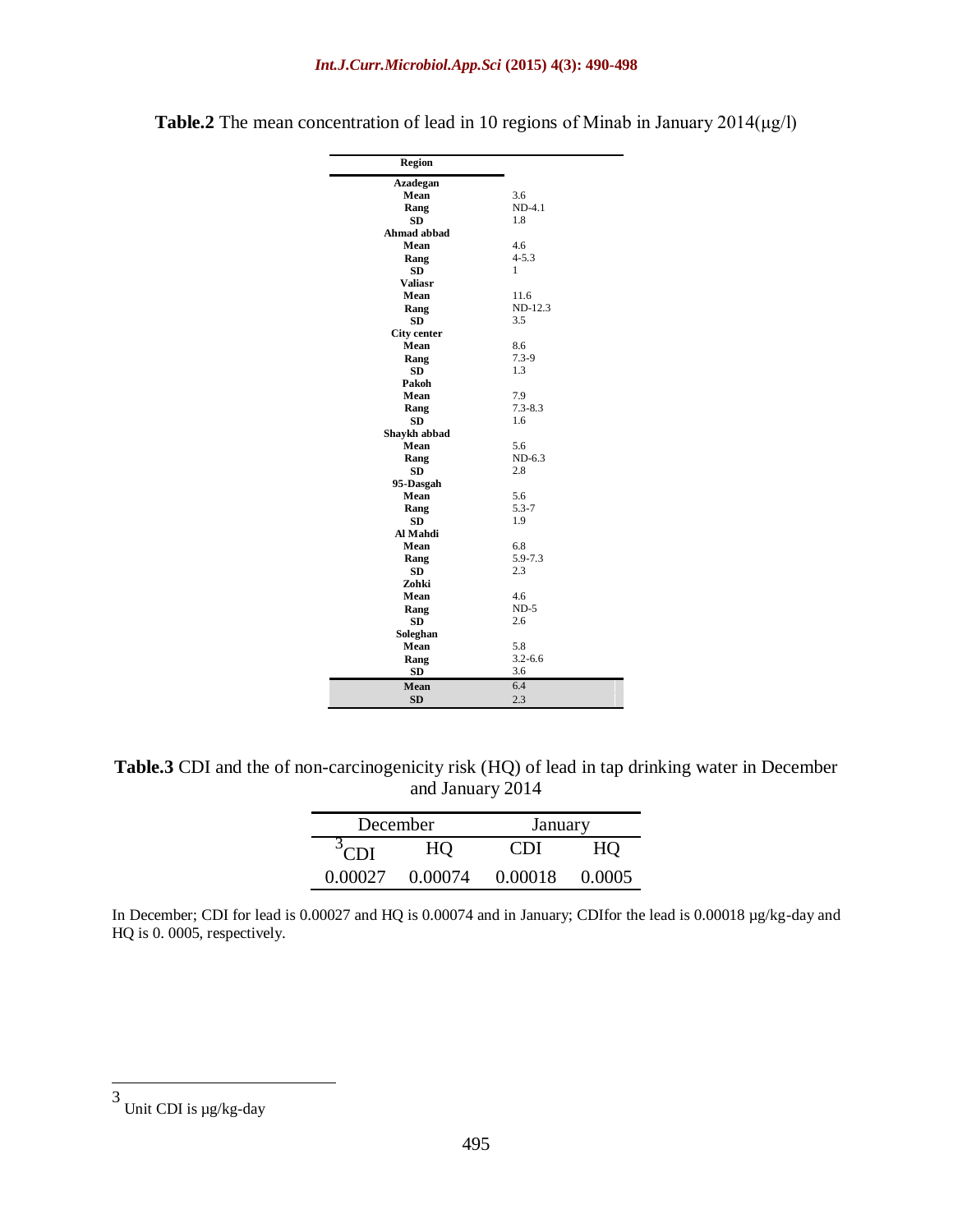

**Figure.1** Collection areas of water samples, Minab city in Hormozgan Province, Iran





#### **Acknowledgements**

Laboratory, Faculty of Health, Hormozgan University of Medical Sciences.

The authors of this study warmly appreciate scholars of Instrumental Analysis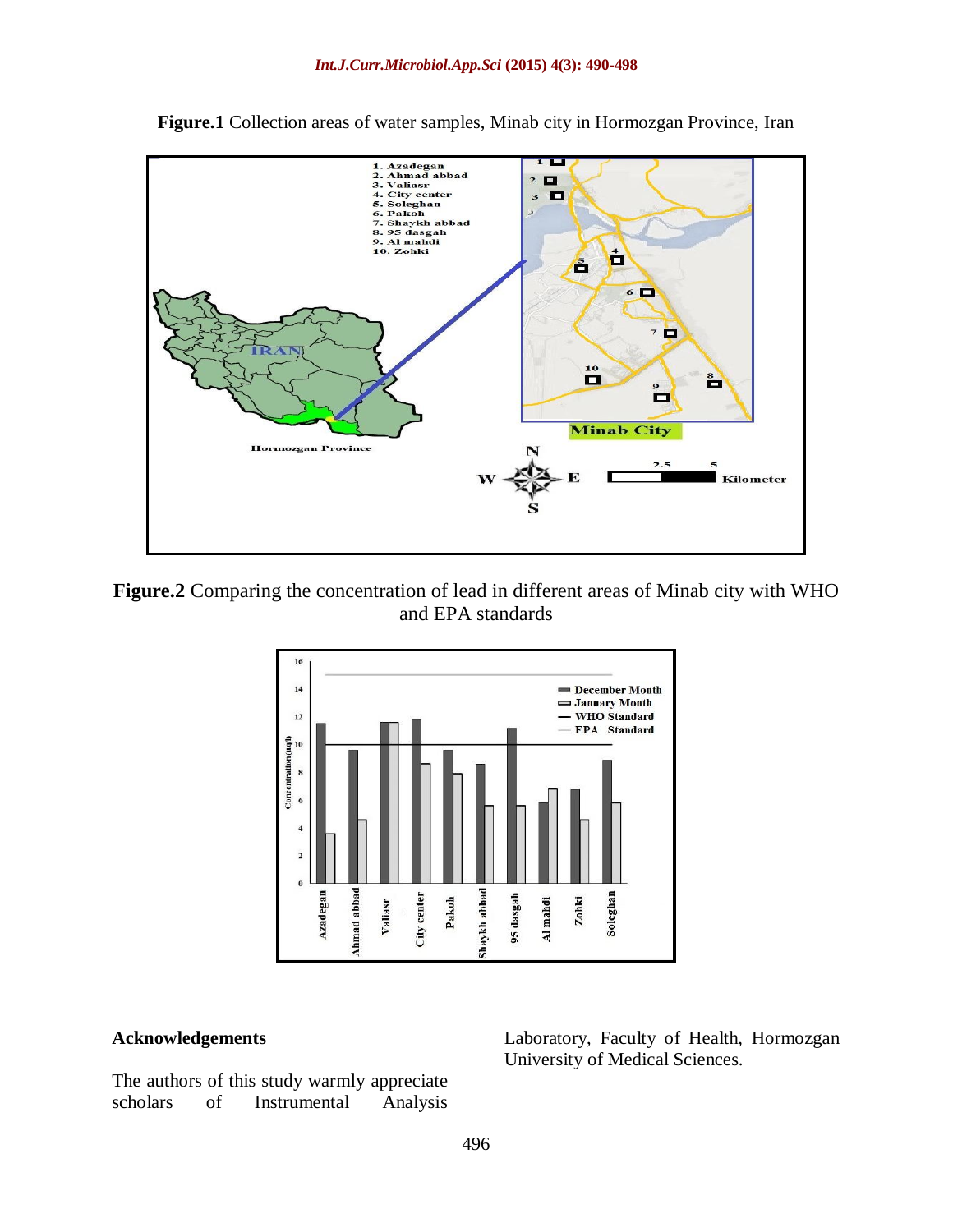#### **References**

- Agency, E.P. (2004). stimated Per Capita Water Ingestion and Body Weight in the United States–An Update: 40-45.
- Ahmed Baig, J. *et al.,* (2010). Speciation and evaluation of Arsenic in surface water and groundwater samples: A multivariate case study. *Ecotoxicol. Environ. Safety,* 73(5): 914–923.
- Albaji, A. *et al.,* (2013). Mercury and lead contamination study of drinking water in Ahvaz. *Iran. Int. J. Farm. Allied Sci.,* 2(19): 751–755.
- Babaji, I. *et al.,* (2004). Comparative evaluation of trace elements and residual bacterial content of different brands of bottled waters. *Indian SOC,* 22(4): 201–204.
- Chigbo, F.E. *et al.,* (1982). Uptake of arsenic, cadmium, lead and mercury from polluted waters by the water hyacinth *Eichornia crassipes*. *Environ. Pollut. Series A, Ecol. Biol.,* 27(1): 31– 36.
- Demirak, A. *et al.,* (2006). Heavy metals in water, sediment and tissues of *Leuciscus cephalus* from a stream in southwestern Turkey. *Chemosphere,* 63(9): 1451–1458.
- Dogaru, D. *et al.,* (2009). Community perception of water quality in a mining-affected area: A case study for the Certej catchment in the Apuseni mountains in Romania. *Environ. Manag.,* 43(6): 1131–1145.
- Fiket, Ž. *et al.,* (2007). Determination of arsenic and other trace elements in bottled waters by high resolution inductively coupled plasma mass spectrometry. *Croatica Chemica Acta,* 80(1): 91–100.
- Forum, U.S.E.P.A.R.A. (2005). Guidelines for carcinogen risk assessment, Risk Assessment Forum, US Environmental Protection Agency.
- Ghaderpoor, M. *et al.,* (2009). Determination of toxic trace element in bottled waters consumption in the of Tehran. Twelfth environmental Health engineering Congress.
- Ghaemi, P. *et al.,* (2005). Determination of lead & copper in drinking waters in Tehran. *J. Environ. Stud.,* 35: 27–32.
- Hassan, V. *et al.,* (2011). Demonstration of malaria situation analysis, stratification and planning in Minab District, southern Iran. *Asian Pac. J. Trop. Med.,* 4(1): 67–71.
- Järup, L. (2003). Hazards of heavy metal contamination. *Br. Med. Bull.,* 68(1): 167–182.
- Khan, S. *et al.,* (2008). Health risks of heavy metals in contaminated soils and food crops irrigated with wastewater in Beijing, China. *Environ. Pollut.,* 152(3): 686–692.
- Krishna, A. K. *et al.,* (2009). Assessment of heavy metal pollution in water using multivariate statistical techniques in an industrial area: a case study from Patancheru, Medak District, Andhra Pradesh, India. *J. Hazard. Mater.,* 167(1): 366–373.
- Lim, C. *et al.,* (2012). Risk Assessment of Exposure to Lead in Tap Water among Residents of Seri Kembangan, Selangor state, Malaysia. *Global J. Health Sci.,* 5(2): 1.
- Miranzadeh, M. *et al.,* Study of microbial quality and heavy metal determination in 15 brands of iranian bottled drinking water during 2009-2010.
- Mortada, W. *et al.,* (2001). Study of lead exposure from automobile exhaust as a risk for nephrotoxicity among traffic policemen. *Am. J. Nephrol.,* 21(4): 274–279.
- Muhammad, S. *et al.,* (2010). Arsenic health risk assessment in drinking water and source apportionment using multivariate statistical techniques in